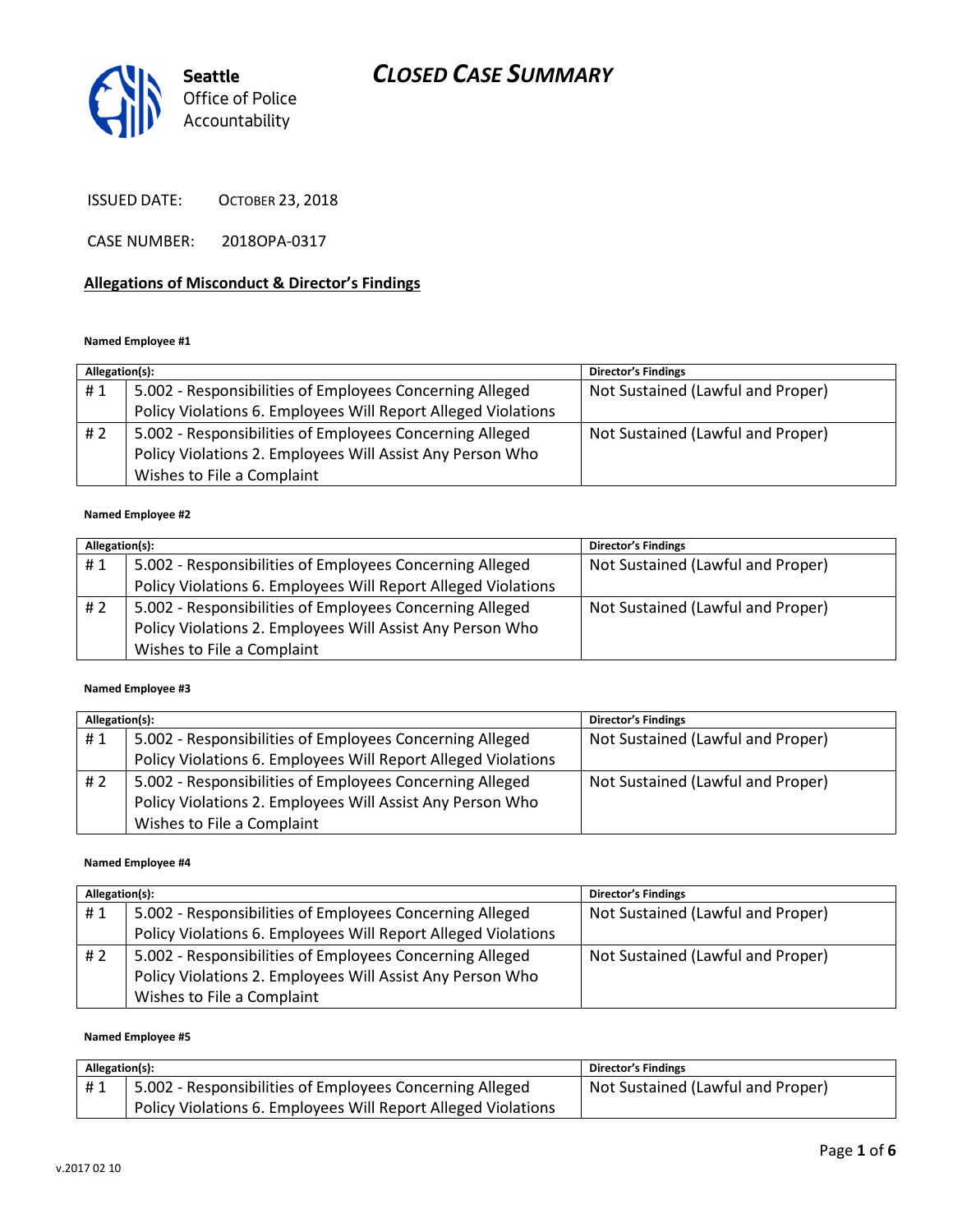

OPA CASE NUMBER: 2018OPA-0317

| #2 | 5.002 - Responsibilities of Employees Concerning Alleged  | Not Sustained (Lawful and Proper) |
|----|-----------------------------------------------------------|-----------------------------------|
|    | Policy Violations 2. Employees Will Assist Any Person Who |                                   |
|    | Wishes to File a Complaint                                |                                   |

# This Closed Case Summary (CCS) represents the opinion of the OPA Director regarding the misconduct alleged and therefore sections are written in the first person.

### EXECUTIVE SUMMARY:

It was alleged that the Named Employees failed to report misconduct as required by policy. It was further alleged that the Named Employees may have failed to assist the Complainant with filing a complaint.

## STATEMENT OF FACTS:

Named Employee #1 (NE#1) and Named Employee #2 (NE#2) responded to an assault call at the Lazarus Day Center. The officers were told the following: "In the lobby, there's a high female with a knife." NE#1 was a student officer on the date in question and NE#2 was his Field Training Officer. Named Employee #3 (NE#3), Named Employee #4 (NE#4), and Named Employee #5 (NE#5) also self-dispatched to the call. When the Named Employees arrived at the location, they spoke to two witnesses who identified the Complainant as the subject. She was not armed with the knife at that time and was facing away from the officers.

NE#1 identified himself as a police officer and he and NE#5 approached the Complainant on each side of her. Both he and NE#5 attempted to control the Complainant's arms and to prevent her from reaching for the knife using control holds. The officers asked her where the knife was and she stated that she did not have to tell them. She also refused to tell the officers her name. NE#4 searched her outside pockets to locate the knife. The Complainant asserted that this was an unconstitutional search and began pulling away from and turning towards the officers. NE#2 then made the decision to place the Complainant into handcuffs. The officers pushed her forward so that her body was bent over a counter and NE#1 handcuffed her. During this time, the Complainant spoke incoherently, including stating that she had been subjected to rape and liposuction. At one point, she stated that she was being kidnapped, falsely arrested, and subjected to brutality. She also claimed that the officers were subjecting her to excessive force. She began to push back against the officers, including trying to kick them.

NE#2 then informed the Complainant that she was under arrest and ordered her to stand up. She tried to drop down to the ground but was held up by officers. The officers then carried her to the exit. She kicked at the officers. She asked the officers why they kept hurting her. When they got to the stairs, the officers placed the Complainant on the ground. She continued to repeatedly yell, often incoherently. The officers then carried her up the stairs and, when they got to the street level, placed her on the ground. While outside, she told the officers that they broke her finger.

When the Complainant was later examined by medics, it was determined that she potentially did have a broken finger. The Department's Force Investigation Team (FIT) was notified and took over the investigation. The involved officers were all interviewed shortly after the incident. Given the Complainant's numerous allegations of misconduct – most notably, that she was being raped, kidnapped, falsely arrested, subjected to excessive force and police brutality, and that a number of her bones were broken (ribs, back, finger) – FIT referred this matter to OPA and this investigation ensued.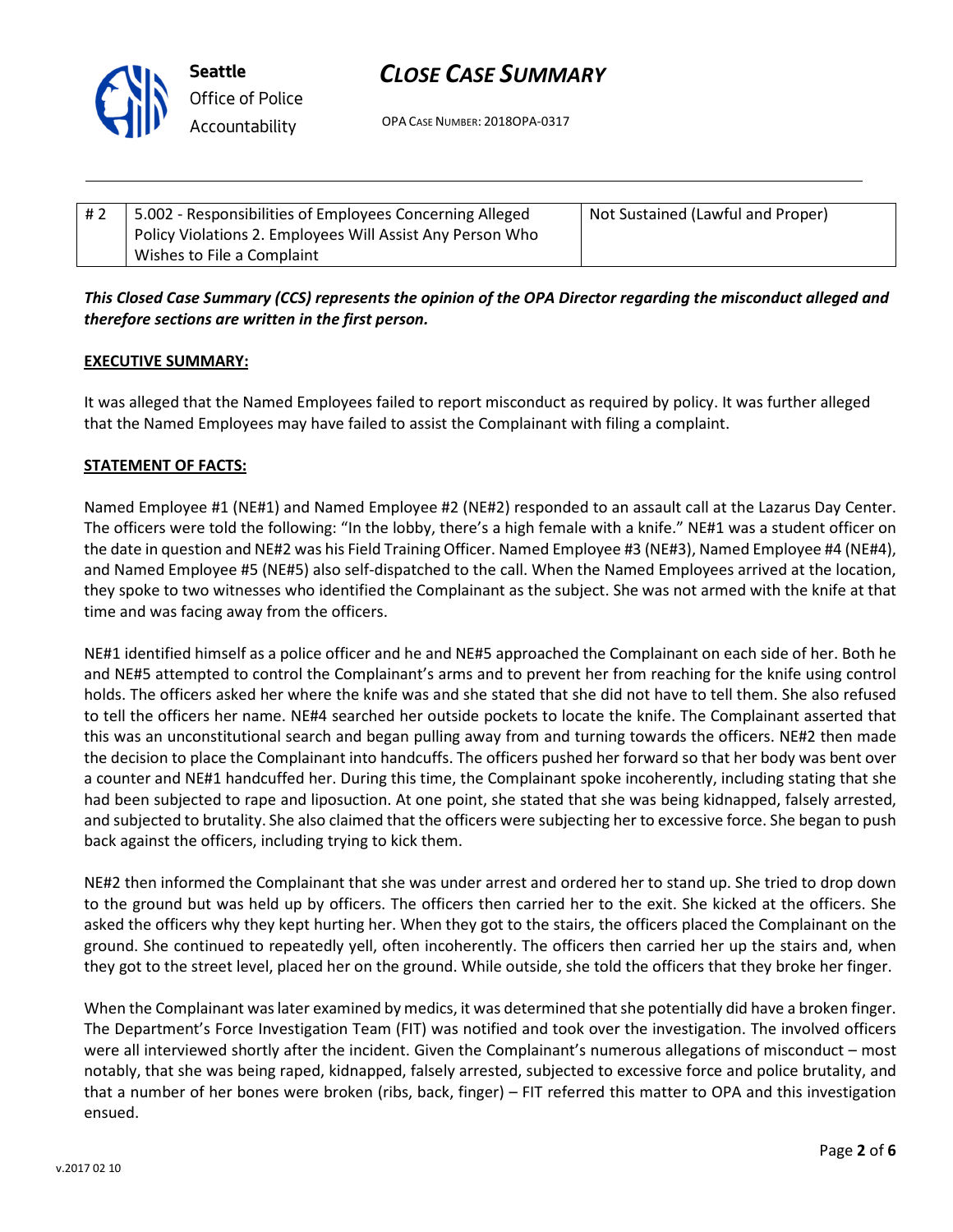OPA CASE NUMBER: 2018OPA-0317

In a separate case (see 2018OPA-0318), OPA evaluated potential supervisory deficiencies on the part of the Named Employees' Sergeant, who did not come to the scene when requested. This case solely concerns whether the Named Employees failed to properly report alleged misconduct and/or whether they failed to assist the Complainant in initiating an OPA complaint.

During its investigation, OPA reviewed the documentation relating to this case and the Department video. OPA also reviewed the FIT file. Lastly, OPA conducted interviews of all of the Named Employees.

### ANALYSIS AND CONCLUSIONS:

Seattle

Office of Police Accountability

#### Named Employee #1 - Allegations #1 5.002 - Responsibilities of Employees Concerning Alleged Policy Violations 6. Employees Will Report Alleged Violations

All of the Named Employees told OPA that the Complainant was screaming and ranting incoherently during virtually the entirety of their interaction with her. They further stated that it was clear that she was in severe crisis. Both of these observations are consistent with the video evidence. NE#1, NE#2, NE#3, and NE#5 told OPA that they did not hear any of the complaints of potential misconduct. They explained that the scene was chaotic and that they were trying to take the Complainant into custody and remove her against her will from the building while, at the same time, ensuring officer safety in a location that could contain potential threats. NE#4, to the contrary, said that he heard the complaints of purported misconduct; however, he believed it to be the ranting of a mentally ill individual rather than actual actionable complaints of misconduct. As such, he, like the other Named Employees, did not report the Complainant's allegations to a supervisor.

SPD Policy 5.002-POL-6 requires Department employees to report any alleged serious misconduct to a supervisor or directly to OPA. Serious misconduct includes allegations of false arrest, excessive force, rape, and kidnapping.

Under the circumstances of this case, I find that the Named Employees' failure to immediately report the Complainant's myriad statements to a supervisor was excusable. First, she was clearly in crisis and was yelling and speaking incoherently during the entire incident. Second, her claims were clearly frivolous based on the video evidence. Third, as NE#4 contended, it was unclear whether she was actually making a claim of misconduct or whether she was simply articulating anything that came to her mind in the moment. Fourth, as addressed in 2018OPA-0318, the overall supervision of this incident by the Named Employees' Sergeant was lacking. Had there been a more thorough screening conversation, these issues might have been discerned and the alleged misconduct disclosed at an earlier time. Fifth, this case was referred to FIT and, as such, a complete investigation was completed and these issues were thoroughly explored at the Named Employees' FIT interviews.

While best practice would have been to report the Complainant's numerous allegations, as discussed above, I do not find that the Named Employees violated policy in this instance. For these reasons, and given the unique circumstances of this case, I recommend that this allegation be Not Sustained – Lawful and Proper as against all of the Named Employees.

Recommended Finding: Not Sustained (Lawful and Proper)

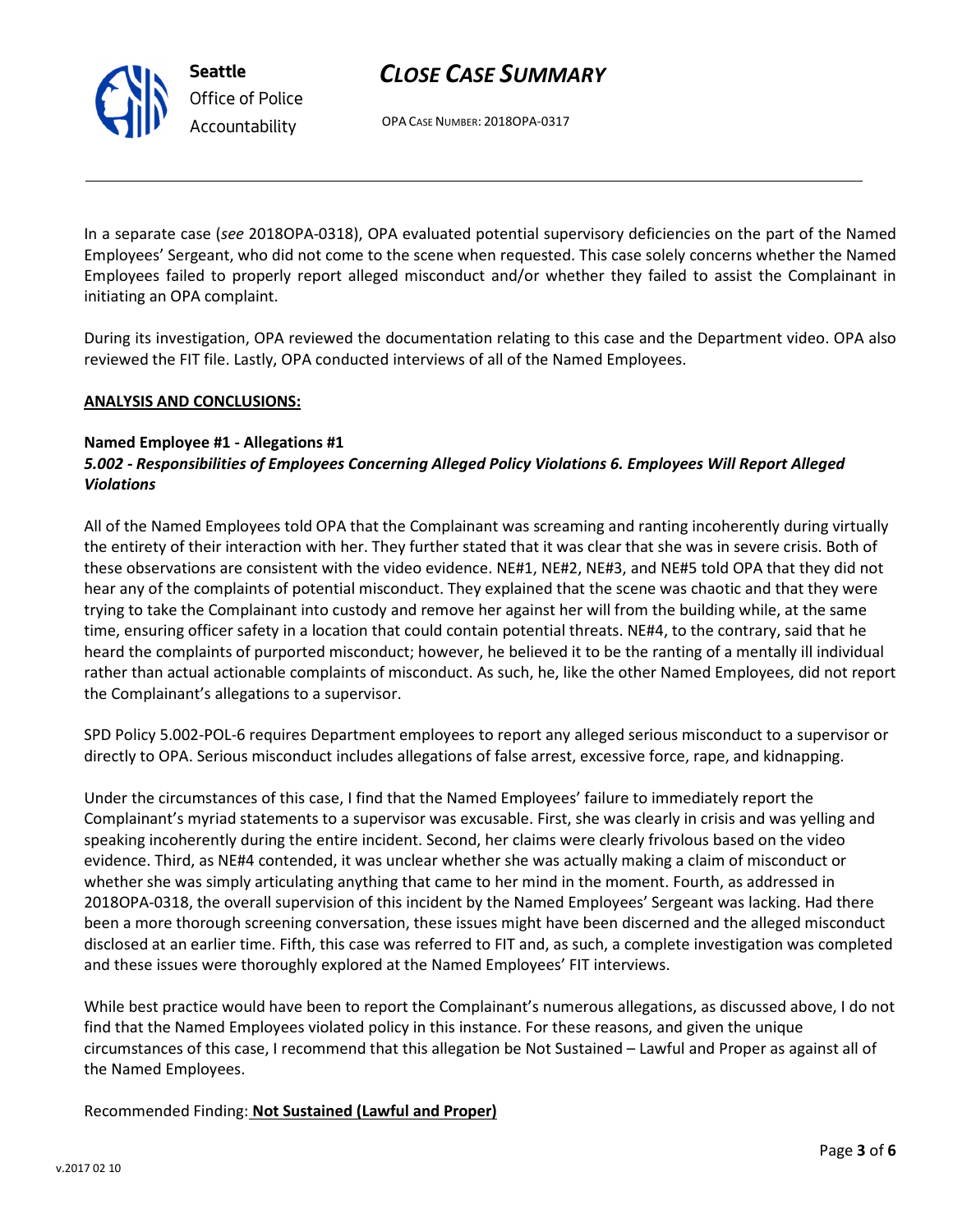OPA CASE NUMBER: 2018OPA-0317

## Named Employee #1 - Allegation #2 5.002 - Responsibilities of Employees Concerning Alleged Policy Violations 2. Employees Will Assist Any Person Who Wishes to File a Complaint

SPD Policy 5.002-POL-2 states that Department employees must assist any person who wishes to file a complaint.

Here, while the Complainant made a number of allegations of misconduct, she did not explicitly request assistance in filing an OPA complaint or, for that matter, indicate that she wished to file a complaint. However, when she made those statements, none of the Named Employees asked her if she wanted them to facilitate the filing of a complaint with OPA.

All of the Named Employees contended that the Complainant was clearly in crisis. As is clear from the Department video, they were unable to communicate with her and she continually yelled and spoke incoherently during the incident.

Given the above, and under the specific circumstances of this case, I do not find that the Named Employees violated this policy. As such, I recommend that this allegation be Not Sustained – Lawful and Proper as against the Named Employees.

Recommended Finding: Not Sustained (Lawful and Proper)

### Named Employee #2 - Allegations #1 5.002 - Responsibilities of Employees Concerning Alleged Policy Violations 6. Employees Will Report Alleged Violations

For the same reasons as stated above (see Named Employee #1, Allegation #1), I recommend that this allegation be Not Sustained – Lawful and Proper.

Recommended Finding: Not Sustained (Lawful and Proper)

### Named Employee #2 - Allegation #2

# 5.002 - Responsibilities of Employees Concerning Alleged Policy Violations 2. Employees Will Assist Any Person Who Wishes to File a Complaint

For the same reasons as stated above (see Named Employee #1, Allegation #2), I recommend that this allegation be Not Sustained – Lawful and Proper.

Recommended Finding: Not Sustained (Lawful and Proper)



Seattle Office of Police Accountability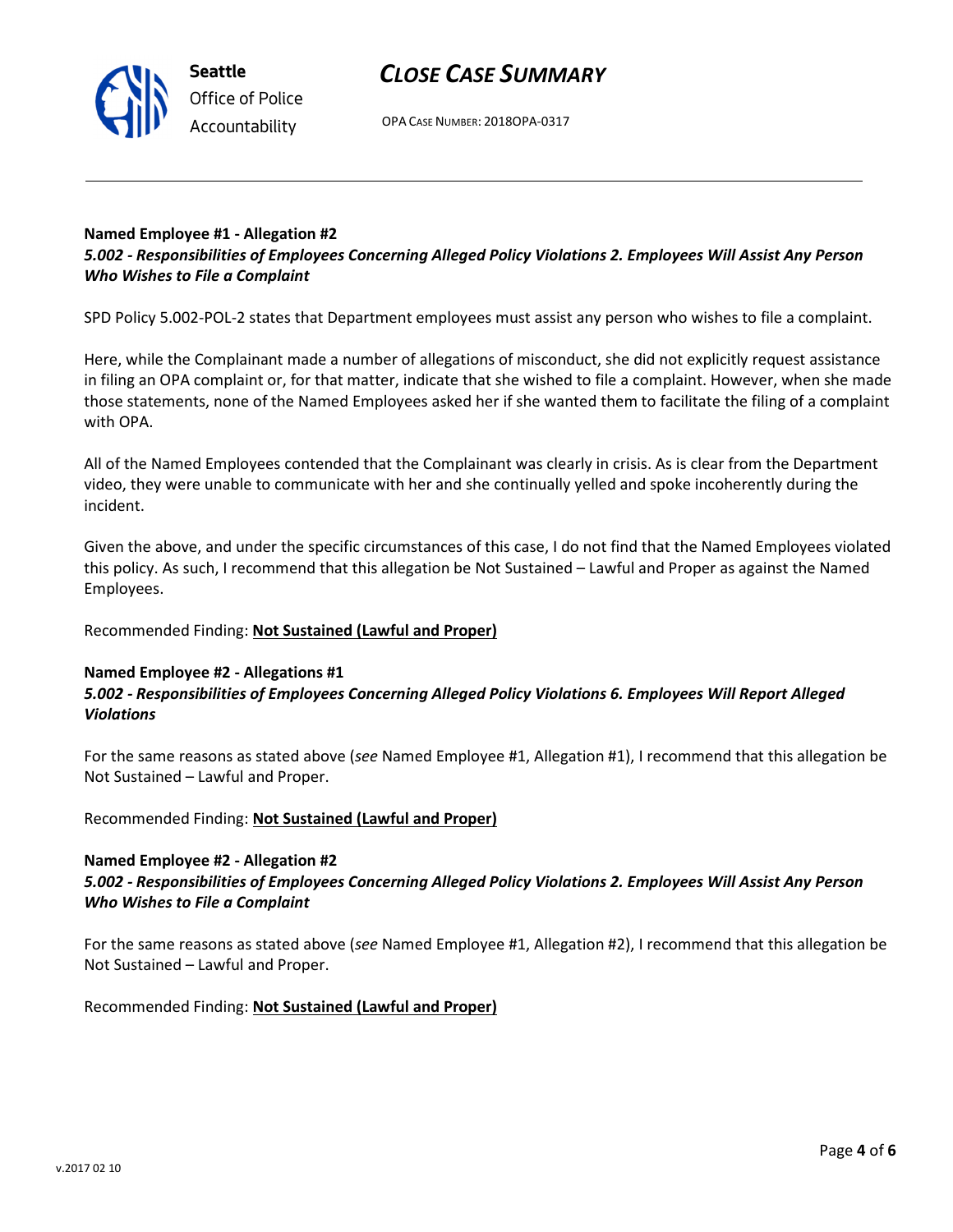

OPA CASE NUMBER: 2018OPA-0317

## Named Employee #3 - Allegations #1

5.002 - Responsibilities of Employees Concerning Alleged Policy Violations 6. Employees Will Report Alleged Violations

For the same reasons as stated above (see Named Employee #1, Allegation #1), I recommend that this allegation be Not Sustained – Lawful and Proper.

Recommended Finding: Not Sustained (Lawful and Proper)

## Named Employee #3 - Allegation #2

5.002 - Responsibilities of Employees Concerning Alleged Policy Violations 2. Employees Will Assist Any Person Who Wishes to File a Complaint

For the same reasons as stated above (see Named Employee #1, Allegation #2), I recommend that this allegation be Not Sustained – Lawful and Proper.

Recommended Finding: Not Sustained (Lawful and Proper)

#### Named Employee #4 - Allegations #1

# 5.002 - Responsibilities of Employees Concerning Alleged Policy Violations 6. Employees Will Report Alleged Violations

For the same reasons as stated above (see Named Employee #1, Allegation #1), I recommend that this allegation be Not Sustained – Lawful and Proper.

Recommended Finding: Not Sustained (Lawful and Proper)

#### Named Employee #4 - Allegation #2

## 5.002 - Responsibilities of Employees Concerning Alleged Policy Violations 2. Employees Will Assist Any Person Who Wishes to File a Complaint

For the same reasons as stated above (see Named Employee #1, Allegation #2), I recommend that this allegation be Not Sustained – Lawful and Proper.

Recommended Finding: Not Sustained (Lawful and Proper)

## Named Employee #5 – Allegation #1 5.002 - Responsibilities of Employees Concerning Alleged Policy Violations 6. Employees Will Report Alleged Violations

For the same reasons as stated above (see Named Employee #1, Allegation #1), I recommend that this allegation be Not Sustained – Lawful and Proper.

### Recommended Finding: Not Sustained (Lawful and Proper)